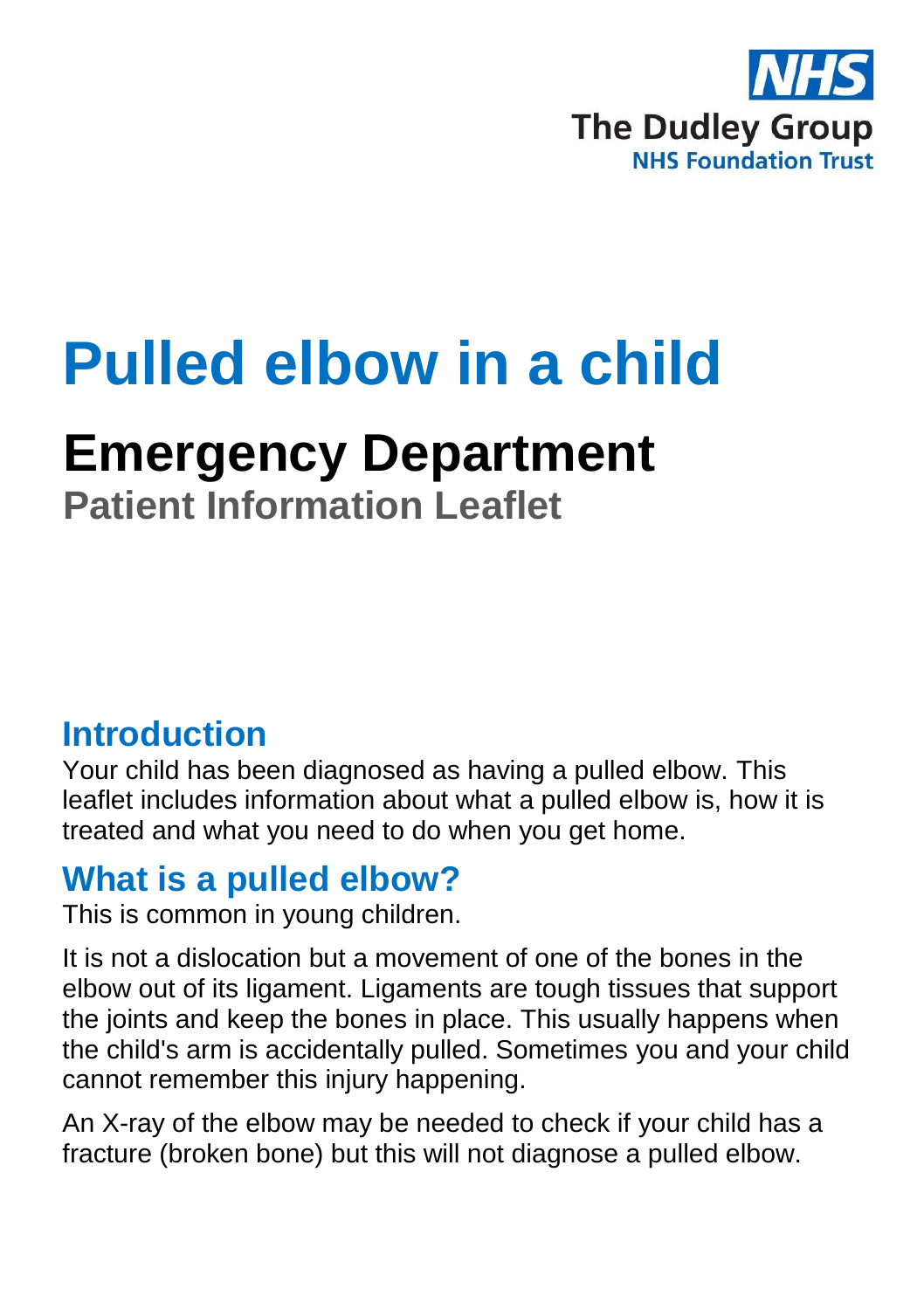### **How can it be treated?**

The practitioner can usually make the bone slip back into its ligament. This involves moving the elbow gently which can be painful for a few seconds.

Normally your child will be able to use the arm very quickly after the treatment. However, this may take 30 minutes or longer if the pulled elbow has been present for a while.

It is not always possible to solve the problem by performing this manoeuvre the first time. In these cases, the arm is usually rested in a sling and you will need to bring your child back to see us again in the next day or two.

Often, the problem gets better itself in this period of time. If not, we may need to make another attempt to move the elbow.

#### **Will it happen again?**

A pulled elbow may happen again until your child reaches the age of seven to eight years. At this age, the bone in the elbow has grown enough to stop moving out of its ligament. It can affect either elbow. A pulled elbow will not cause any long term problems.

#### **You can help by trying to avoid pulling your child's arms.**

If it does happen again, or if your child is complaining of a painful elbow or not using the arm, please go to your nearest Emergency Department.